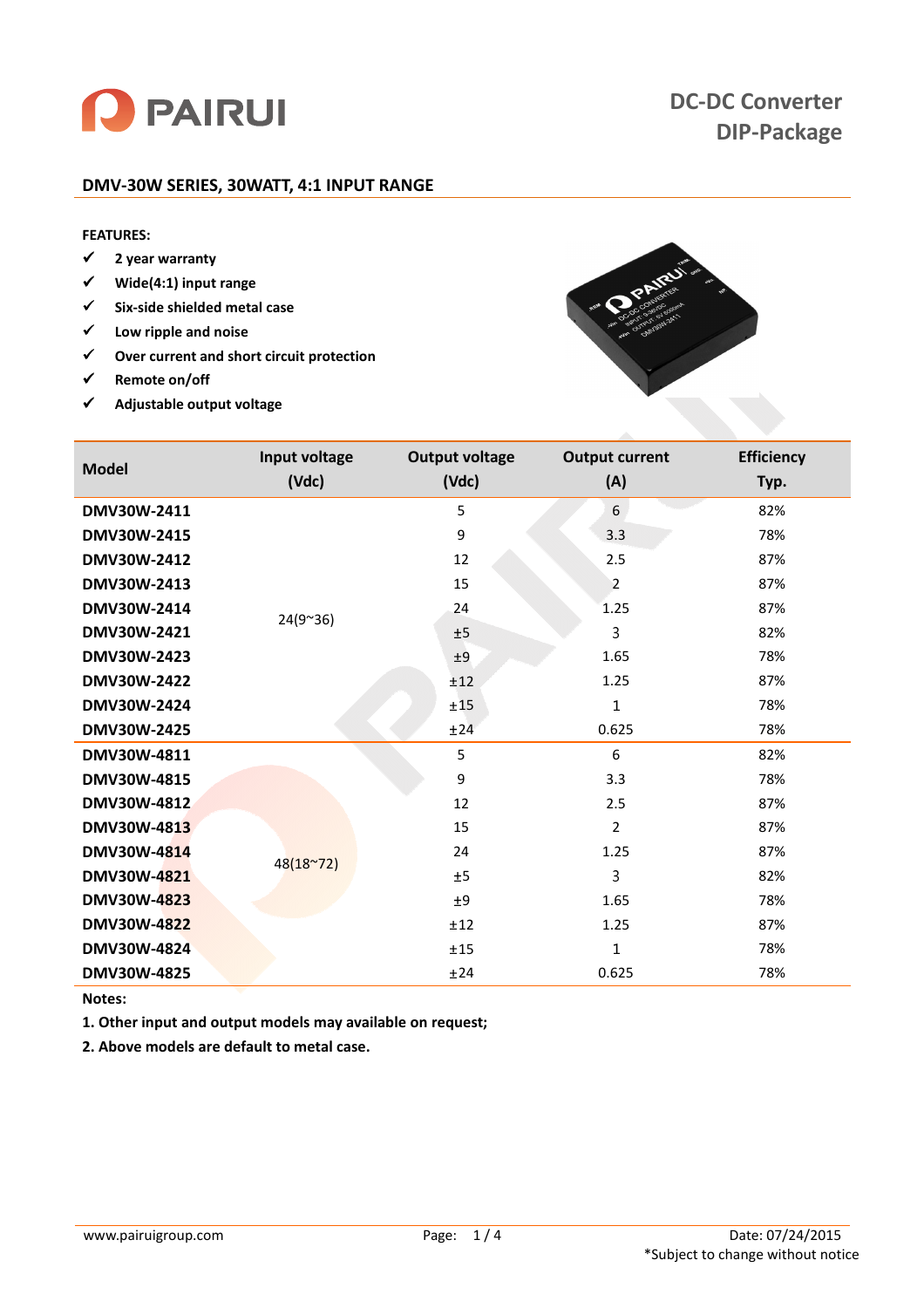

# **DMV-30W SERIES, 30WATT, 4:1 INPUT RANGE**

| <b>ELECTRICAL</b>              |                                      |                           |  |  |  |
|--------------------------------|--------------------------------------|---------------------------|--|--|--|
|                                | <b>18V</b>                           | $9-36Vdc$                 |  |  |  |
| Input voltage range            | 36V                                  | 18-72Vdc                  |  |  |  |
| Remote control                 | High level or vacant                 | Turn on                   |  |  |  |
| (Low level remote)             | Low level or connect ground          | Turn off                  |  |  |  |
| Output voltage accuracy        | $---$                                | Vo1, Vo2: ±1%, ±3%        |  |  |  |
| Output voltage adjustable      | ---                                  | $±10\%$ max.              |  |  |  |
| Line regulation                | Nominal Load, full voltage           | Vo1, Vo2: ±0.2%, ±1.5%    |  |  |  |
| Load regulation                | 20% ~ 100% rated load                | Vo1, Vo2: ±0.5%, ±4%      |  |  |  |
| Dynamic response               |                                      | ΔVo1/Δt: ±4.0%/500μs      |  |  |  |
| (transient/recovery time)      | 5%-50%-75% load capability           |                           |  |  |  |
|                                |                                      | Vo≤5.0V, ≤50mVp-p         |  |  |  |
| Ripple and noise               | 20MHz BM, full load                  | Vo≥48V, ≤180mVp-p         |  |  |  |
|                                |                                      | Other, ≤100mVp-p          |  |  |  |
| Isolation voltage              | Input to output                      | 1500Vdc                   |  |  |  |
| (<2mA/min)                     | Input to case                        | 500Vdc                    |  |  |  |
| Switching frequency            | 300KHz                               | 330KHz max.               |  |  |  |
| Turn-on delay time             | $---$                                | ≤200ms                    |  |  |  |
| Operating temperature range    | Free air                             | -25°C to +55°C            |  |  |  |
| Storage temperature range      | ---                                  | -45°C to +105°C           |  |  |  |
| Input under voltage protection | When input voltage is lower than the | Auto-recovery             |  |  |  |
|                                | low input voltage                    |                           |  |  |  |
| Over current protection        | $-$ --                               | Auto-recovery             |  |  |  |
| Short circuit protection       | ---                                  | Continuous auto-recovery  |  |  |  |
| Cooling method                 | ---                                  | Cooling by air convection |  |  |  |
| <b>Relative humidity</b>       | ---                                  | 10%-90% max.              |  |  |  |
| Weight                         | ---                                  | 61.8g                     |  |  |  |
| <b>MTBF</b>                    | Bellcore TR-332, 25°C                | $2x105$ Hrs               |  |  |  |

**Notes: Unless otherwise specified, all the parameters of the test conditions are as follows: ambient temperature 25**℃**, the nominal input voltage, pure resistive nominal load.**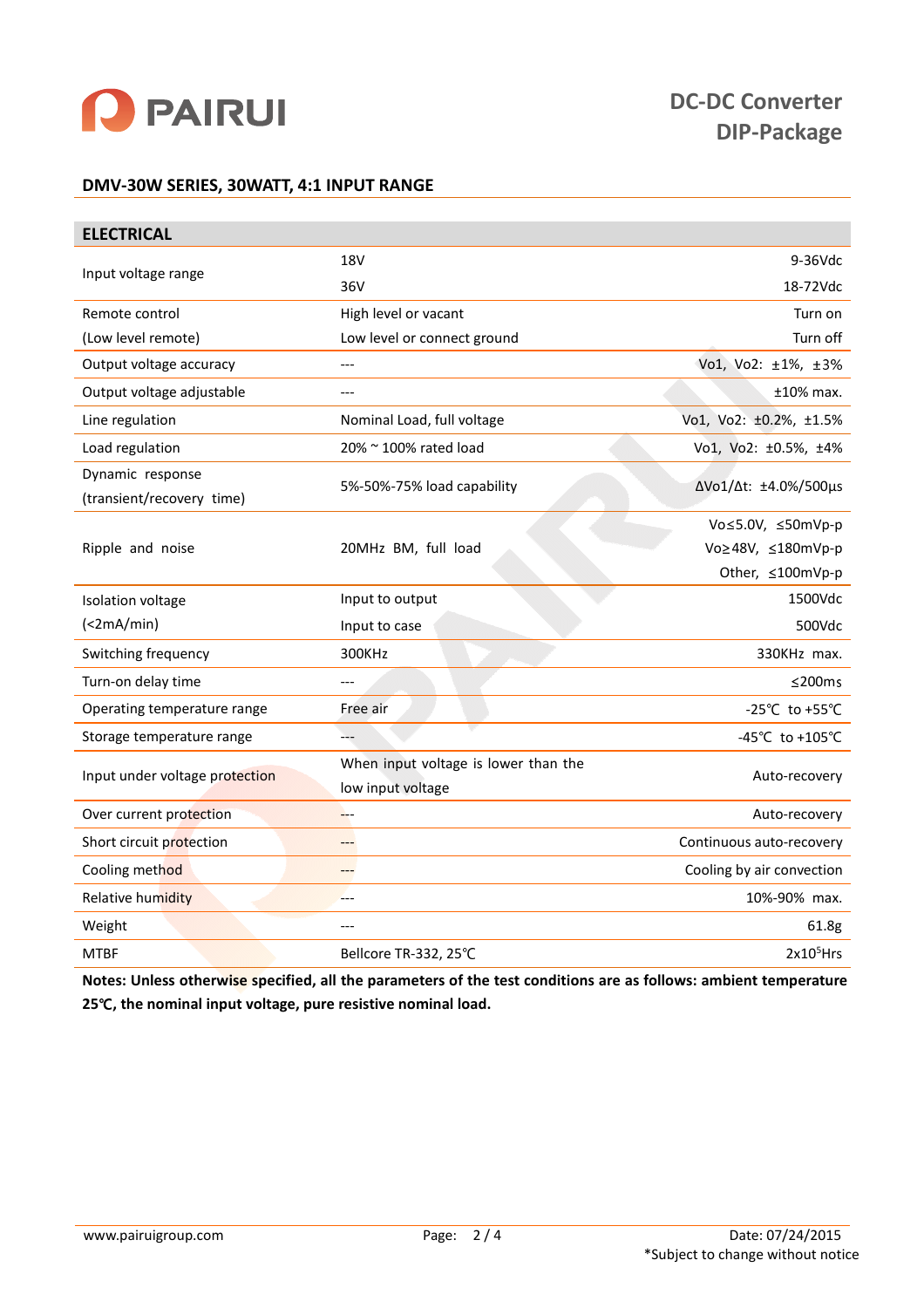

# **DMV-30W SERIES, 30WATT, 4:1 INPUT RANGE**

#### **MECHANICAL**